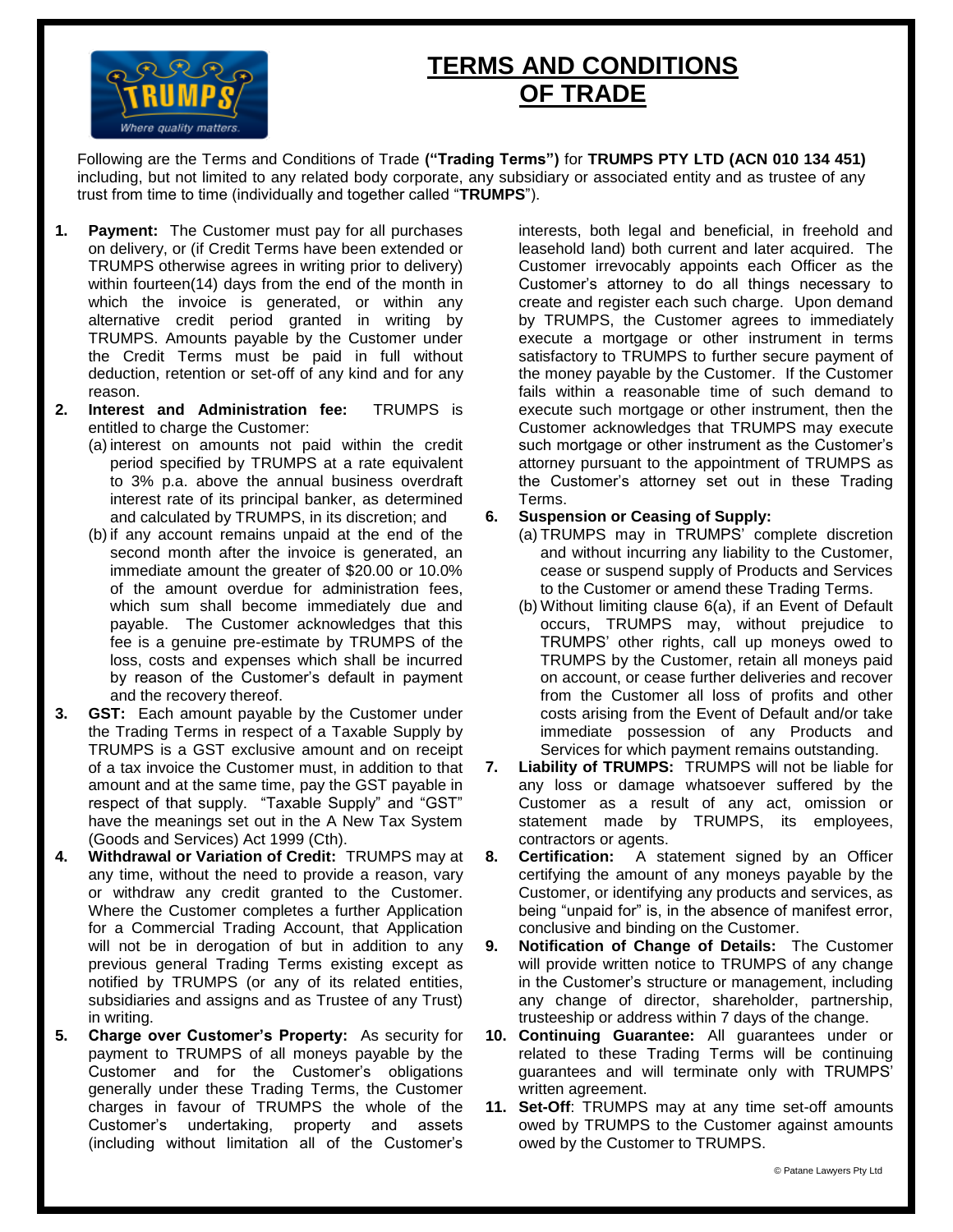# **12. Property:**

- (a) Where Products are to be supplied by way of sale, property in the Products shall not pass until the Customer has paid all money owing to TRUMPS in full. Risk in the Products passes to the Customer at the time of delivery.
- (b) The Customer holds the Products as fiduciary bailee and agent for TRUMPS and must keep the Products physically separate from all other goods of the Customer, and clearly identified as owned by TRUMPS until payment of all moneys owed by the Customer to TRUMPS. If an Event of Default occurs, then without prejudice to TRUMPS' other rights, TRUMPS may, without notice to the Customer enter any premises occupied by the Customer or any other place where the Products may be and recover possession of the Products.
- (c) If the Customer sells any of the Products supplied while money is owed to TRUMPS, the Customer must keep the proceeds of the sale in a separate account and not mix them with any other funds.
- (d) If the Products are resold, or goods and/or services using the Products are manufactured and resold by the Customer, the Customer holds all of the book debts owed in respect of such sales and proceeds of such sales in trust for TRUMPS. Such part of the book debts and proceeds will be deemed to equal in dollar terms the amount owed by the Customer to TRUMPS at the time of the receipt of such book debts. The Customer must not assign or grant a security interest in respect of such book debts without TRUMPS' prior written consent.
- (e) If the Customer uses the Products in some manufacturing process of its own or of some third party, then the Customer shall hold such part of the proceeds of such manufacturing process as relates to such Products in trust for TRUMPS. Such part shall be deemed to equal in dollar terms the amount owing by the Customer to TRUMPS and at the time of payment of such proceeds the Customer's obligation to pay the amount owed for such Products will be discharged.
- **13. Personal Property Securities Act (Cth) 2009 ("PPSA"):**

The Customer grants to TRUMPS a "**Financing statement**", "**financing change statement**", "**security interest**", "**purchase money security interest**", "**attached**", "**attachment**", "**perfected**", "**accession**", "**commingled**" and all related terms have the meaning given to them by the PPSA.

- (a) In consideration of TRUMPS supplying the Products to the Customer at the request of the Customer, the Customer by signing these Trading Terms:
	- (i) grants to TRUMPS a "Purchase Money Security Interest" ("**PMSI")** in all Products supplied by TRUMPS to the Customer from time to time as security for payment of the purchase price of the Products;
	- (ii) grants to TRUMPS a "Security Interest" (**"SI")** in all of its present and after-acquired property and in all of its present and future rights in relation to any personal property (as defined in

the PPSA) from time to time as security for payment of any amount owed by the Customer to TRUMPS and as security for the performance by the Customer of the obligations set out in the Credit Terms;

- (iii) agrees that any Products or proceeds of sale of the Products coming into existence after the date of these Trading Terms will come into existence subject to the PMSI and SI granted herein and these Trading Terms without the need for any further action or agreement by any party;
- (iv) acknowledges that the Customer has received valuable consideration from TRUMPS and agrees that it is sufficient;
- (v) agrees that the PMSI and SI has attached to all Products supplied now or in the future by TRUMPS to the Customer and that the attachment of the PMSI has in no way been deferred or postponed.
- (b) TRUMPS reserves the right to register a financing statement in the Personal Properties Securities Register to perfect the PMSI and/or SI created under these Trading Terms.
- (c) The costs of registering a financing statement or a financing change statement can be charged to the Customer by TRUMPS at TRUMPS' complete discretion, and may, where applicable, be charged to the customer's credit account with TRUMPS.
- (d) The Customer must promptly, on request by TRUMPS, execute all documents and do anything else reasonably required by TRUMPS to ensure that the PMSI and SI created under these Trading Terms constitutes a perfected security interest.
- (e) The Customer must not agree to allow any person to register a financing statement over any of the Products in which TRUMPS has any PMSI and/or SI without the prior written consent of TRUMPS and will immediately notify TRUMPS if the Customer becomes aware of any person or entity taking steps to register a financing statement in relation to any such Products.
- (f) The Customer must not allow the Products to become accessions or commingled with other goods unless TRUMPS has first perfected any PMSI or SI that TRUMPS has in relation to the Products.
- (g) If TRUMPS perfects any PMSI and/or SI that TRUMPS has in relation to the Products, the Customer must not do anything that results in TRUMPS having less than the security or priority granted by the PPSA that TRUMPS assumed at the time of perfection, subject only to the rights of a mortgagee pursuant to a registered mortgage.
- (h) The Customer irrevocably grants to TRUMPS the right to enter upon the Customer's property or premises, without notice, and without being in any way liable to the Customer or to any third party, if TRUMPS has cause to exercise any of TRUMPS' rights under Chapter 4 of the PPSA, and the Customer will indemnify TRUMPS for any claims made by any third party as a result of such exercise.
- (i) The Customer acknowledges and agrees that: -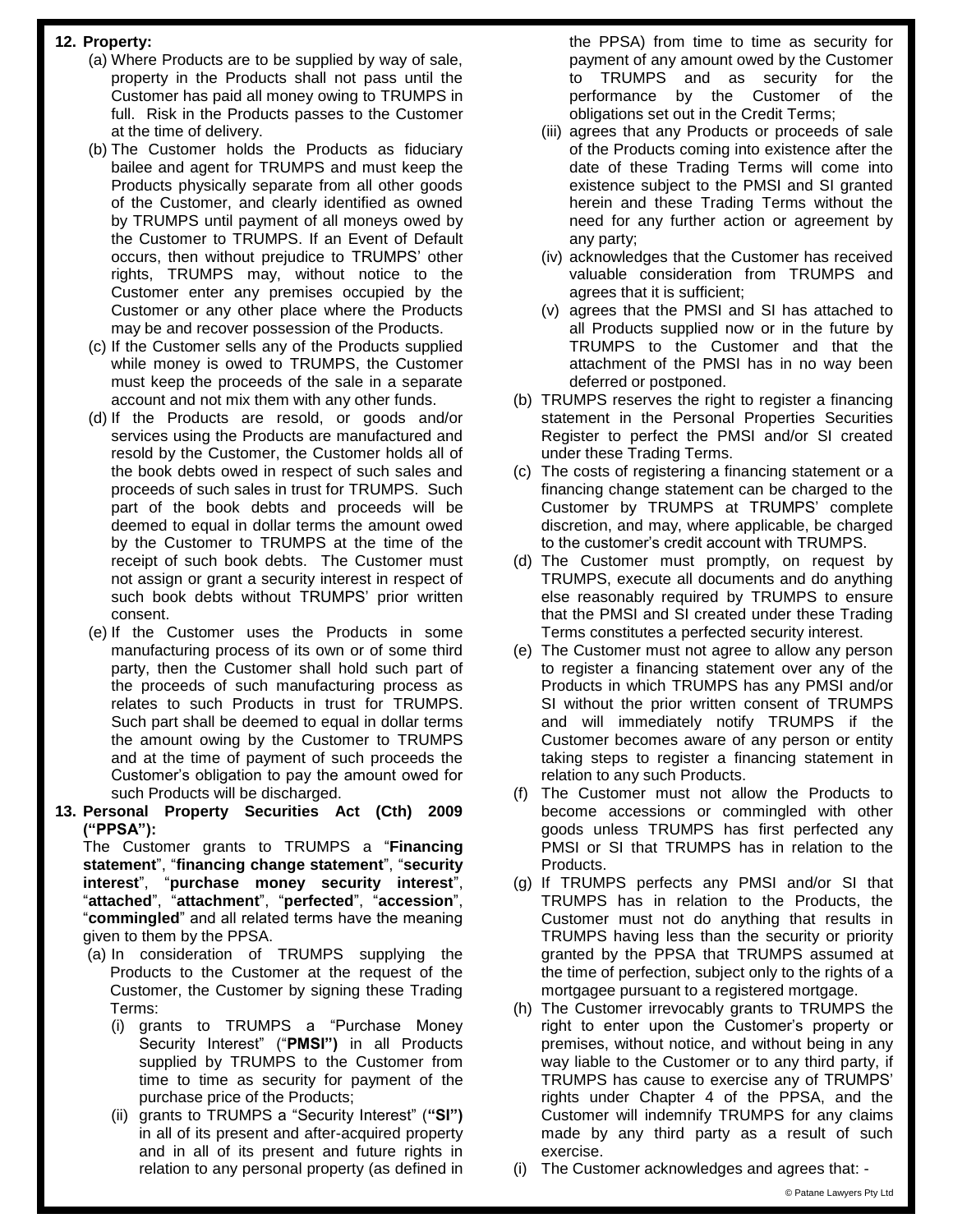- (i) Nothing in sections 125, 132(3)(d), 142 and 143 of the PPSA will apply to these Trading Terms;
- (ii) The Security Agreement created by these Trading Terms may only be reinstated on the terms considered appropriate by TRUMPS at its complete discretion.
- (j) The Customer acknowledges and agrees that to the full extent permitted by law and mentioned below, the following provisions of the PPSA will not apply to the enforcement of any PMSI and SI created under these Trading Terms, and the Customer waives it's right to: -
	- (i) not have goods damaged or be inconvenienced any more than necessarily incidental if TRUMPS removes an accession under s.92 PPSA;
	- (ii) to receive notice of any intention to remove an accession under s.95(1)(a);
	- (iii) to apply to the Court for an order postponing the removal of the "accession" or to determine the amount payable to TRUMPS for the retention of the accession under s.97 PPSA
	- (iv) to receive notice of a decision to enforce the security interest in personal property in the same way as an interest in land which secures the same obligation under s.118(1)(b)(i) PPSA;
	- (v) to receive notice of the enforcement of liquid assets under s.121(4) PPSA
	- (vi) to receive notice of any proposal to dispose of collateral under s.130(1)(a) PPSA;
	- (vii) to receive a Statement of Account if no disposal under s.132(4) PPSA; and
	- (viii) to receive notice of any proposal to retain collateral under s.135(1)(a) PPSA; and
	- (ix) to receive notice of a verification statement in relation to any registration event (including registration of a financing statement or a financing change statement) relating to the PMSI and SI created under these Trading Terms under s.157 PPSA.
- **14. Effect of Other Terms:** These Trading Terms are supplemented by the Credit Terms on TRUMPS' website at www.TRUMPS.com from time to time, and are in no way affected or amended by any other express or implied terms. No terms of the Customer apply to any agreement between the Customer and TRUMPS. These Trading Terms contain all the terms of the agreement between the parties and supersede all prior discussions and arrangements. In the event that there is any conflict between the provisions of these Trading Terms and the provisions of a Purchase Order or any record of any other agreement that TRUMPS may have with the Customer, then the provisions of these Trading Terms shall prevail.
- **15. Expenses:** The Customer must pay to TRUMPS any costs, charges and expenses (including all stamp duty and legal fees and costs and debt recovery expenses on a full indemnity basis as a liquidated debt) incurred by TRUMPS in connection with the entry into these Trading Terms, the exercise or attempted exercise of any power, right or remedy under these Trading Terms and/or the failure of the Customer to comply with these Trading Terms.
- **16. Service of Notices and Documents:** All notices or documents required to be given to TRUMPS for the purposes of the PPSA must be given in accordance with the PPSA. Any notices or documents required to be given by TRUMPS to the Customer for the purposes of the PPSA or for any other purposes will be effectively 'given', 'served' and 'delivered' if sent by TRUMPS to the Customer by pre-paid ordinary post to any one of the following addresses: -
	- (a) the last address for the Customer known to TRUMPS;
	- (b) if the Customer is a Company, the registered office or principal place of business; or
	- (c) if the Customer trades under a registered business name, any address contained on a current business extract for that business name.
- **17. Transactions:** The Customer will be liable for all transactions and expenses involving the Customer's credit account including any fraudulent use of the account by the Customer or any person authorised by the Customer to use the account or the Customer's employees, agents or contractors. The Customer will also be liable for any fraudulent use of the Customer's credit account which is directly or indirectly caused or contributed to by the Customer's negligence.
- **18. Application of Moneys Received:** If TRUMPS receives or recovers money in respect of a debt of the Customer, TRUMPS may use the money to pay off whichever debt or part of a debt TRUMPS chooses and is not compelled to apply the money as directed by the Customer or any other person.
- **19. Indemnity:** The Customer will indemnify TRUMPS in relation to any direct or indirect loss, liability or damage suffered by TRUMPS or any other person as a result of the Customer's negligence or breach of these Trading Terms.
- **20. Trusts:** These Trading Terms bind the Customer both personally and as trustee of any trusts of which the Customer is trustee.
- **21. Joint and Several:** If the Customer consists of more than one person, the obligations of each person are joint and several.
- **22. Severance:** Each clause, subclause and part of these Trading Terms is separate and independent. If any clause or subclause or part is found to be invalid or ineffective, the other clauses or subclauses or parts will not be adversely affected.
- **23. Waiver**: Any waiver by TRUMPS must be in writing signed by TRUMPS. In the event that TRUMPS elects not to exercise any of TRUMPS' rights arising in connection with these Trading Terms, TRUMPS' election will not constitute a waiver of any rights relating to any other breach of these Trading Terms.
- **24. Amendments:** These Trading Terms may only be amended with TRUMPS' express written agreement.
- **25. Assignment:** The Customer may not assign any agreement under these Trading Terms without TRUMPS' prior written consent.
- **26. Application of Laws:** These Trading Terms are governed by the laws of the state as determined by TRUMPS in its sole discretion. The Customer submits to and consents to the laws of the state (as determined by TRUMPS in its sole discretion) having jurisdiction over these Trading Terms.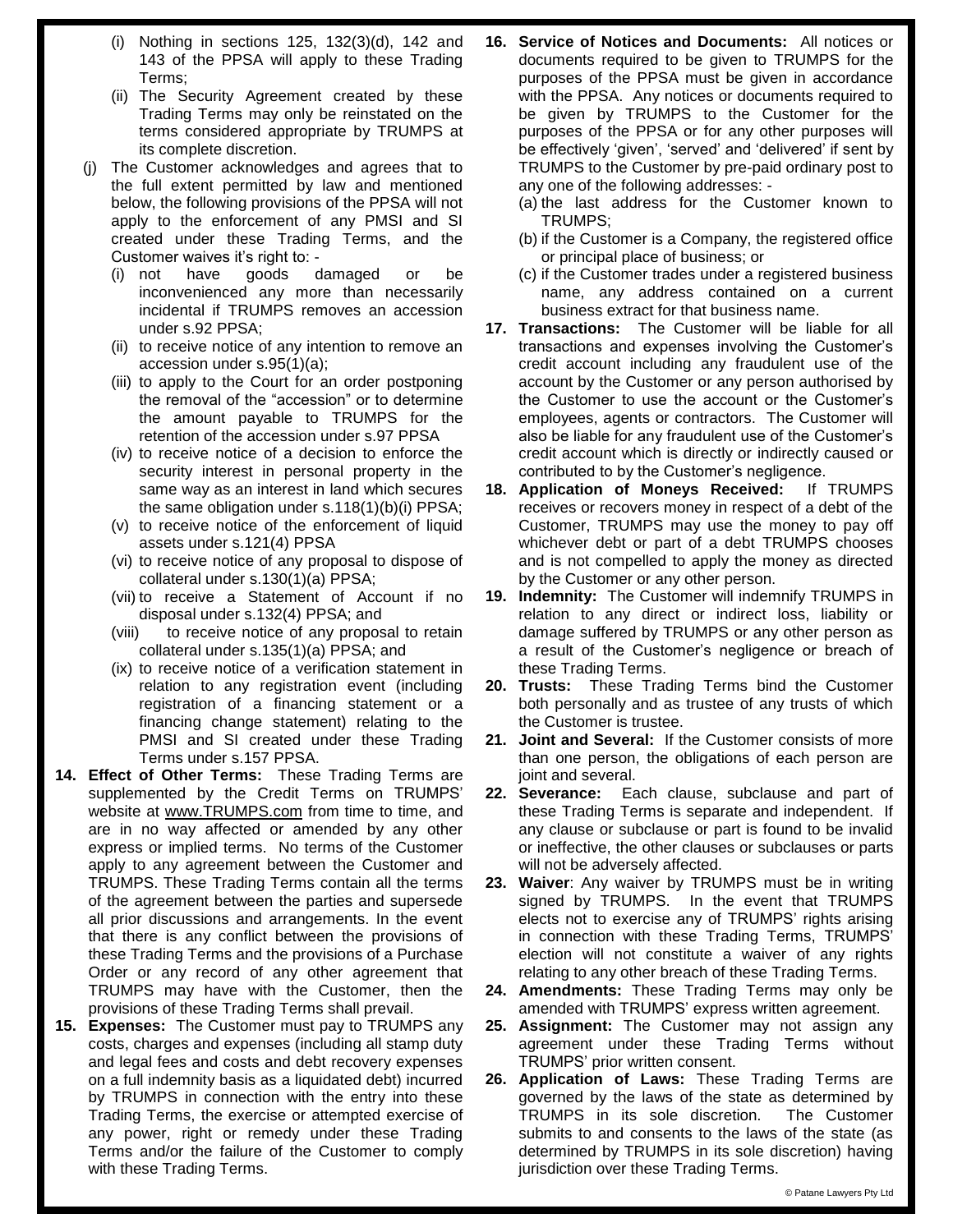- **27.** Price:
	- (a) The price of Products shall be the price specified by TRUMPS at the date of delivery plus all such taxes and levies as may be payable thereon. Reference should be made to the TRUMPS' current price list from time to time.
	- (b) The prices and Product specifications contained in TRUMPS' price list are subject to change at the absolute discretion of TRUMPS and without notice to the Customer.
	- (c) The Customer agrees that the delivery docket/consignment note signed, whether by any employee of the Customer or any other person signing for or on behalf of the Customer, shall be conclusive evidence of delivery.

## **28.** Orders

- (a) An order for Products constitutes an offer to purchase the Products by the Customer subject to these Trading Terms.
- (b) Orders accepted by TRUMPS may not be cancelled or altered in whole or in part without TRUMPS' written consent.
- (c) TRUMPS may from time to time and at its absolute discretion vary the Trading Terms.
- (d) TRUMPS may at its absolute discretion decline any order either in whole or in part.
- (e) TRUMPS reserves the right to specify the minimum order value that will be accepted from time to time. TRUMPS may at TRUMPS' absolute discretion, supply orders below the specified minimum order value and charge a handling fee, as determined by TRUMPS, on all such orders.
- (f) In placing any order the Customer expressly represents that the Customer:
	- (i) Is solvent; and
	- (ii) Has not committed an act of bankruptcy; and
	- (iii) Knows of no circumstances which would entitle any creditor or secured creditor to appoint a receiver or which would entitle any creditor or shareholder to apply to the Court to liquidate TRUMPS or exercise any other rights over or against the Customers' assets.
- **29. Discounts and/or Adjustments:** All prices will be quoted exclusive of GST. Any discounts or other terms agreed between the Customer and TRUMPS will be calculated on and applied to the purchase Price exclusive of GST. Where TRUMPS determines on reasonable grounds that an adjustment is required to the purchase Price, it will promptly issue any 'Adjustment Notes' that are prescribed by the A New Tax System (Goods and Services) Act 1999 (Cth).

## **30. Warranty:**

- (a) This clause is to be read together with any benefits that TRUMPS may provide under statute.
- (b) The Customer shall immediately notify TRUMPS in writing of any defect in the Products supplied.
- (c) Nothing in these Trading Terms purports to modify or exclude the conditions, warranties, guarantees and undertakings, and other legal rights, under the Australian Consumer Law and other laws which cannot be modified or excluded. Except as expressly set out in these Trading Terms and as required by the Australian Consumer Law, TRUMPS makes no warranties or other

representations to the Customer. TRUMPS' liability in respect of these warranties, representations, undertakings and guarantees is limited to the fullest extent permitted by law. Any warranties made by TRUMPS to the ultimate consumer of the Products is solely for the benefit of the Consumer, and no Customer purchasing goods for resale shall be entitled to bring claims under any such warranties.

- (d) Without limiting the above clauses:
	- (i) To the extent permitted by statute, the liability, if any, of TRUMPS arising from the breach of any implied conditions or warranties, or failure to comply with a statutory guarantee under the Australian Consumer Law, in relation to the supply of Products, shall at TRUMPS' option be limited to:
		- A. the replacement of the Products or resupply of the Products, or the cost of replacement or resupply of the Products; or
		- B. refund of the purchase Price.
	- (ii) Subject to this clause 30(d), TRUMPS shall not in any circumstances be liable to the Customer under or in connection with these Trading Terms, or in negligence or any other tort or otherwise howsoever, as a result of any act or omission in the course of or in connection with the performance of these Trading Terms, for or in respect of any excluded loss.
	- (iii) Unless otherwise specified, this warranty does not cover products that have become damaged or defective as a result of improper use.
- (e) Unless otherwise specified, the process for making a warranty claim as a Consumer is as follows:
	- (i) Any Good subject to a warranty claim should be returned to the place of purchase for assessment by TRUMPS representative. The Consumer is responsible for returning the Good to the place of purchase.
	- (ii) The Consumer must present proof of purchase when making a warranty claim.
	- (iii) The claim under a warranty (the Consumer may have additional rights under the Australian Consumer Law) will be assessed by TRUMPS, authorised distributor or representative on the basis of their product knowledge and reasonable judgment (subject to these Trading Terms) and will be accepted if:
		- A a relevant defect is found; and
		- B the warranty claim is made during the relevant warranty period.

## **31. Claims/Damage:**

(a) Any claims by the Customer for short, wrongful or damaged delivery of the Products must be notified to TRUMPS in writing within seven days after delivery of the Products to the Customer and any claim which the Customer does not notify within the time aforesaid (time being of the essence) shall be deemed to have been absolutely waived.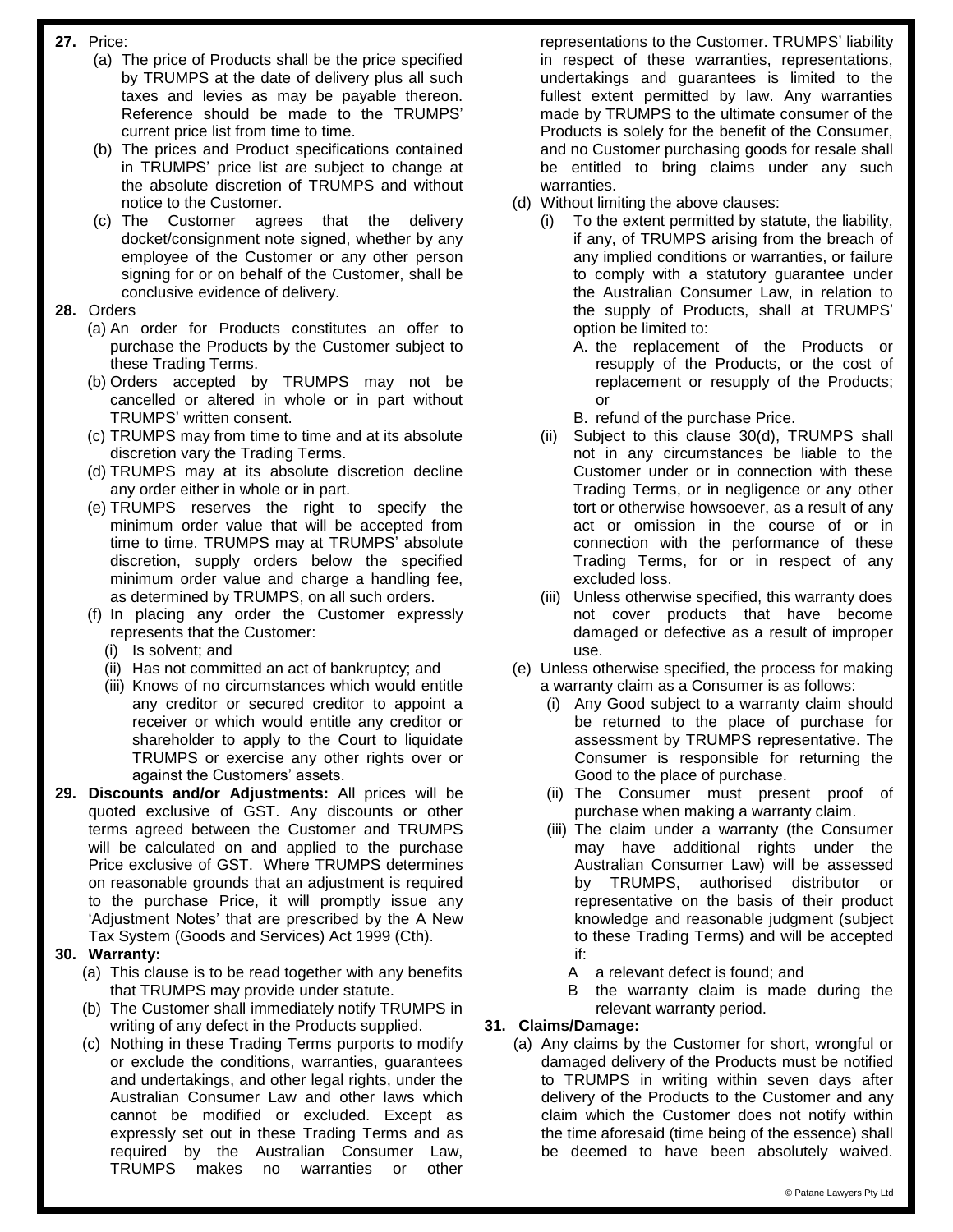TRUMPS may have reference to camera footage in its warehouse, and time is of the essence.

- (b) All returns should be made in the original packing after AUTHORISATION from TRUMPS (and method of return agreed upon)
- (c) All consignments should be counted and checked for damage and/or shortage on receipt from the carrier. Any damage and/or shortage must be endorsed upon the carriers consignment note and claimed accordingly upon the carrying company.
- (d) Any claims by the Customer associated with trade promotions in relation to TRUMPS' products must be made in writing within 3 months of completion of the trade promotion and must be accompanied by copies of all documents that are necessary to justify the Customer's claim.
- (e) Any other claims for adjustment to any invoice for any reason whatsoever must be made in writing within the prescribed time periods provided by law.

#### **32. Return of Products:**

- (a) TRUMPS will not accept returns for credit without prior authorisation.
- (b) Any Products which the Customer returns for credit, other than defective Products and warranty claims will only be accepted if they are in the original packaging and in as new saleable order and condition.
- (c) TRUMPS reserves the right to charge a delivery fee, in its absolute discretion, if the order total value is under \$150.00.

#### **33. Implied Terms:**

- (a) It is hereby acknowledged by the Customer that, under the Australian Consumer Law, certain conditions and warranties may be implied in the contract between TRUMPS and the Customer and rights and remedies conferred upon the Customer and other parties in relation to Products or services which cannot be excluded, restricted or modified by agreement ("Non-excludable Rights"). The limitations below are subject to these No excludable Rights.
- (b) Subject to the clause 33(a), TRUMPS disclaims all conditions and warranties expressed or implied, and rights and remedies conferred on the Customer or other parties, by statute the common law, equity, trade, custom or usage or otherwise howsoever and all such conditions and warranties and such rights and remedies are hereby expressly excluded other than any Non-excludable Rights.
- (c) Where so permitted the liability of TRUMPS for a breach of a Non-excludable Right is limited, at TRUMPS' option, in the case of Products, to the replacement of the Products or the supply of equivalent Products or the cost of replacing the Products or of acquiring equivalent Products and, in the case of services, to the supplying of the services again or the payment of the cost of having the services supplied again.
	- (d) Accordingly, subject to Clause 33(a), in no event shall TRUMPS be liable (whether before or after discharge of the contract or otherwise) for any loss or damage to the Customer howsoever arising including any loss or damage arising from or

caused or contributed to by negligence of TRUMPS, its servants or agents, nor shall TRUMPS be liable for special, incidental, indirect or consequential loss or damage suffered by the Customer as a result of a breach by TRUMPS of its obligations or otherwise including but not limited to economic or moral loss, loss of profits or revenue or costs arising from such breach.

- **34. Indemnity:** Subject to Clause 33, the Customer shall indemnify and keep indemnified and hold TRUMPS harmless from and against all liabilities, losses, damages, costs or expenses incurred or suffered by TRUMPS, and from and against all actions, proceedings, claims or demands made against TRUMPS, arising from one or more of the following:
	- (a) As a result of the Customer's failure to comply with any laws, rules, standards or regulations applicable in relation to the Products or the use of the Products;
	- (b) As a result of any other negligence or other breach of duty by the Customer; or
	- (c) As a result of any compliance or adherence by TRUMPS with any instructions of the Customer in relation to the Products or their manner of fabrication.

## **35. Rights in relation to the Products:**

- (a) In connection with the Products while they remain the property of TRUMPS, the Customer agrees with TRUMPS that:
	- (i) The Customer has no right or claim to any interest in the Products to secure any liquidated or unliquidated debt or obligation TRUMPS owes to the Customer;
	- (ii) The Customer cannot claim any lien over the Products;
	- (iii) The Customer will not create any absolute or defeasible interest in the Products in relation to any third party except as may be authorised by TRUMPS;
	- (iv) Where the Customer is in actual or constructive possession of the Products:
		- A. The Customer will not deliver them or any document of title to the Products to any person except as directed by TRUMPS; and
		- B. It is in possession of the Products as a bailee of those Products and owes TRUMPS the duties and liabilities of a bailee.
- (b) In connection with the Products, TRUMPS states to the Customer that:
	- (i) TRUMPS has the right to supply the Products to the Customer;
	- (ii) The activities of the Customer in supplying the Products do not infringe the rights of the owner of the Products (where TRUMPS is not the owner of the Products); and
	- (iii) If the Products are not owned by TRUMPS, that TRUMPS is authorised to supply the Products to the Customer.
- **36. Withholding Supply:** TRUMPS reserves the right, irrespective of whether or not an order has been accepted and without notice to the Customer, to withhold supply to the Customer and TRUMPS will not